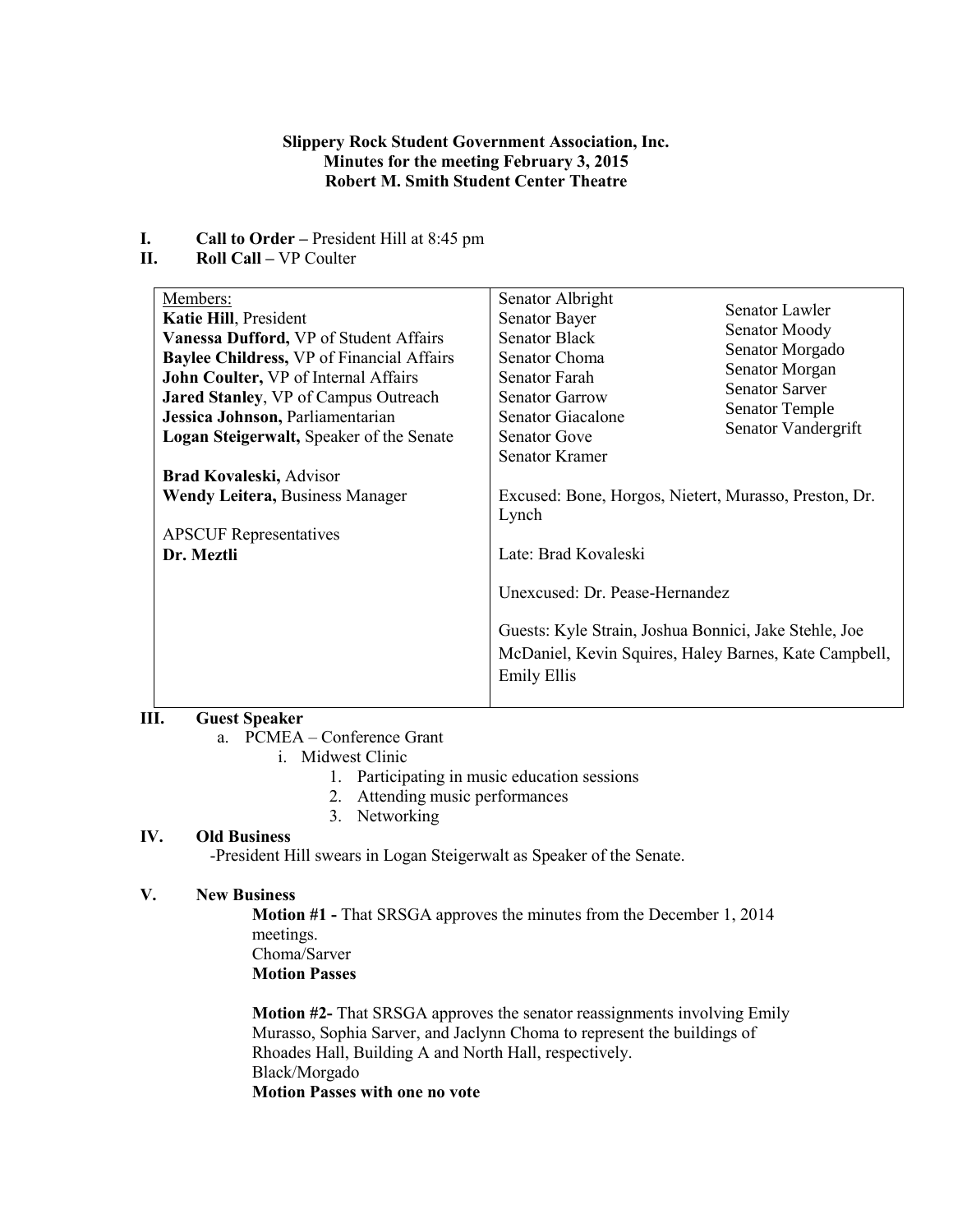**Motion #3-** That SRSGA approve the Pre-Physician's Assistant Club as a recognized organization. Bayer/Temple **Motion Passes with one abstention**

**Motion #4 -** That SRSGA approve the 2015-16 Student Activity Fee budget amount of \$2,054,400.00. Moody/Black **Motion Passes**

**Motion #5** - That SRSGA approve the 2015-16 funding for Varsity Athletics at 34% of the Student Activity Fee Budget.

Lawler/Albright

-Senator Moody moves to table/there is no second

-VP Childress clarifies the motion.

-Is 34% different than before? Not for the past two years

-Why is it 34%? Wanted to keep it at same level as previous two years -Why do we fund varsity uniforms? Our budget is the main funding source for varsity athletics, and this is consistent across the state system. **Motion Passes with three no votes**

**Motion #6-** That SRSGA approve an increase in base Student Activity Fee budgets for clubs and organizations according to one of the following options. The option with the most votes will be adopted for club and organization funding policy for 2015-16.

> -Option #1 -5% increase in base budgets for all clubs and organizations that are eligible for funding based on SRSGA policies and procedures. -Option #2 - 7% increase in base budgets for all clubs and organizations that are eligible for funding based on SRSGA policies and procedures. -Option #3 - Tiered increase in base budgets for all clubs and organizations that are eligible for funding based on SRSGA policies and procedures.

| Tier 1 Base $\le$ \$1,000.00        | 10% increase |
|-------------------------------------|--------------|
| Tier 2 Base $$1,001.01 - $2,500.00$ | 7% increase  |
| Tier 3 Base > $$2,500.00$           | 5% increase  |

Choma/Garrow

-Farah friendly amends Tier 2 from \$1,001.01 to \$1,000.01

-President Hill asks if there are any objections to the friendly amendment

| Option 1 | Option 2 | Option 3 |
|----------|----------|----------|
|          |          | X        |
|          |          | X        |
|          |          | X        |
|          |          | X        |
|          |          | X        |
|          |          | X        |
|          |          | X        |
|          |          | X        |
|          |          | X        |
|          |          | Х        |
|          |          |          |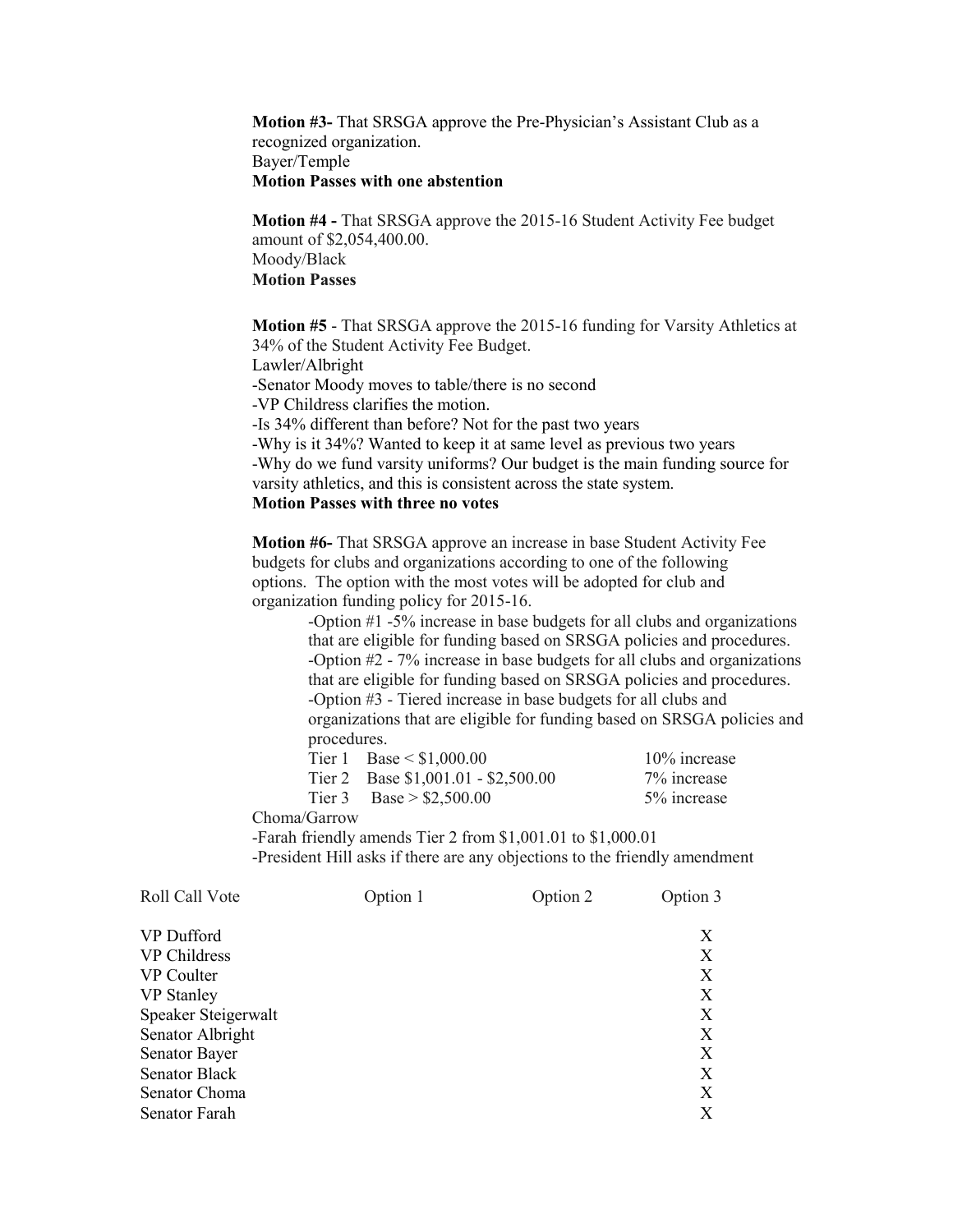| <b>Senator Garrow</b>                   | X |
|-----------------------------------------|---|
| Senator Giacalone                       | Х |
| <b>Senator Gove</b>                     | Х |
| Senator Kramer                          | Х |
| Senator Lawler                          | Х |
| Senator Moody                           | Х |
| Senator Morgado                         | Х |
| Senator Morgan                          | Х |
| <b>Senator Sarver</b>                   | Х |
| <b>Senator Temple</b>                   | X |
| Senator Vandergrift                     | X |
| <b>Motion to adopt option #3 Passes</b> |   |

#### **VI. Open Forum -none**

# **VII. Officer's Reports**

### **President Hill**

- "Liter" of the Week
- Development Committee

### **VP Coulter**

**Bonding** Valentines Day Party Skyzone Bowling Relay for Life Alcohol Free Mix Off **Fundraisers** Bake Sale Wednesday Feb 18th Credit Card Reader Kickball Tournament ■ Rising Star Wednesday, April 29<sup>th</sup>

Marketing Plan Other Details

■ Make-up Retreat Attend Budgeting Day Attend Clean ups Contribute to Goal Setting

**Mentoring/Freshman Info** Proposal sent in

## **VP Dufford**

- Workout facility
- Extended Library Hours

#### **VP Stanley**

- Website updates
- Online applications
- PDF of minutes